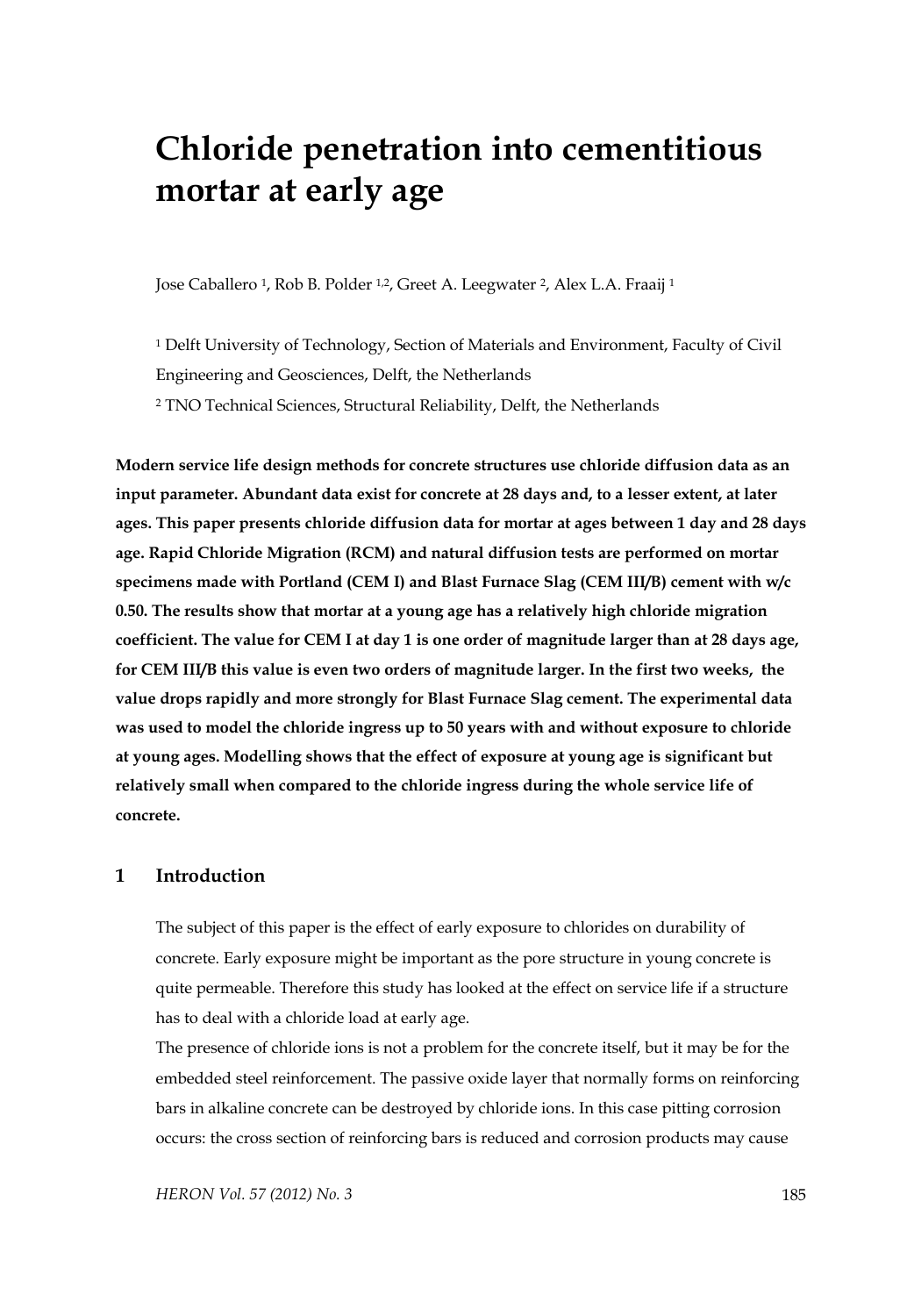cracking of the concrete cover or alternatively remain invisible for quite a long while [Bertolini et al. 2004].

This study focuses on the chloride transport process. The traditional approach is to consider the diffusion coefficient constant with time and place throughout the concrete. However, laboratory and field data suggest that the apparent diffusion coefficient decreases with time. Models have been developed that predict chloride penetration in time, taking into account an apparent chloride diffusivity that decreases with time [Maage et al. 1996], including the DuraCrete model [DuraCrete 2000].

It is usually assumed that diffusion governs the ingress with the concentration gradient as the driving force. The description of non-steady state diffusion was stated by Fick,

$$
\frac{\partial c}{\partial t} = \frac{\partial}{\partial x} \left( D \frac{\partial c}{\partial x} \right),\tag{1}
$$

where

 $D =$  diffusion coefficient (m<sup>2</sup>/s),  $c$  = chloride content by (% by mass of cement or concrete),

 $x =$  depth from the surface of concrete  $(m)$ ,

 $t =$  time (s).

For the non-steady situation, Crank's solution of Equation 1 is used [Crank 1975],

$$
c(x,t) = c_0 \left( 1 - erf\left(\frac{x}{2\sqrt{Dt}}\right) \right),\tag{2}
$$

where  $c(x, t)$  is the chloride content as a function of time and place,  $c_0$  is the surface chloride content and *erf* is the error function. However, Crank´s solution for penetration with constant diffusion coefficient is not valid when the coefficient is time dependent. In this case the solution of the problem should start with the differential Equation 1. With the objective of obtaining data and a model for *D*(*t*) a study of diffusion coefficient values for concrete at early ages was carried out and will be described in this paper.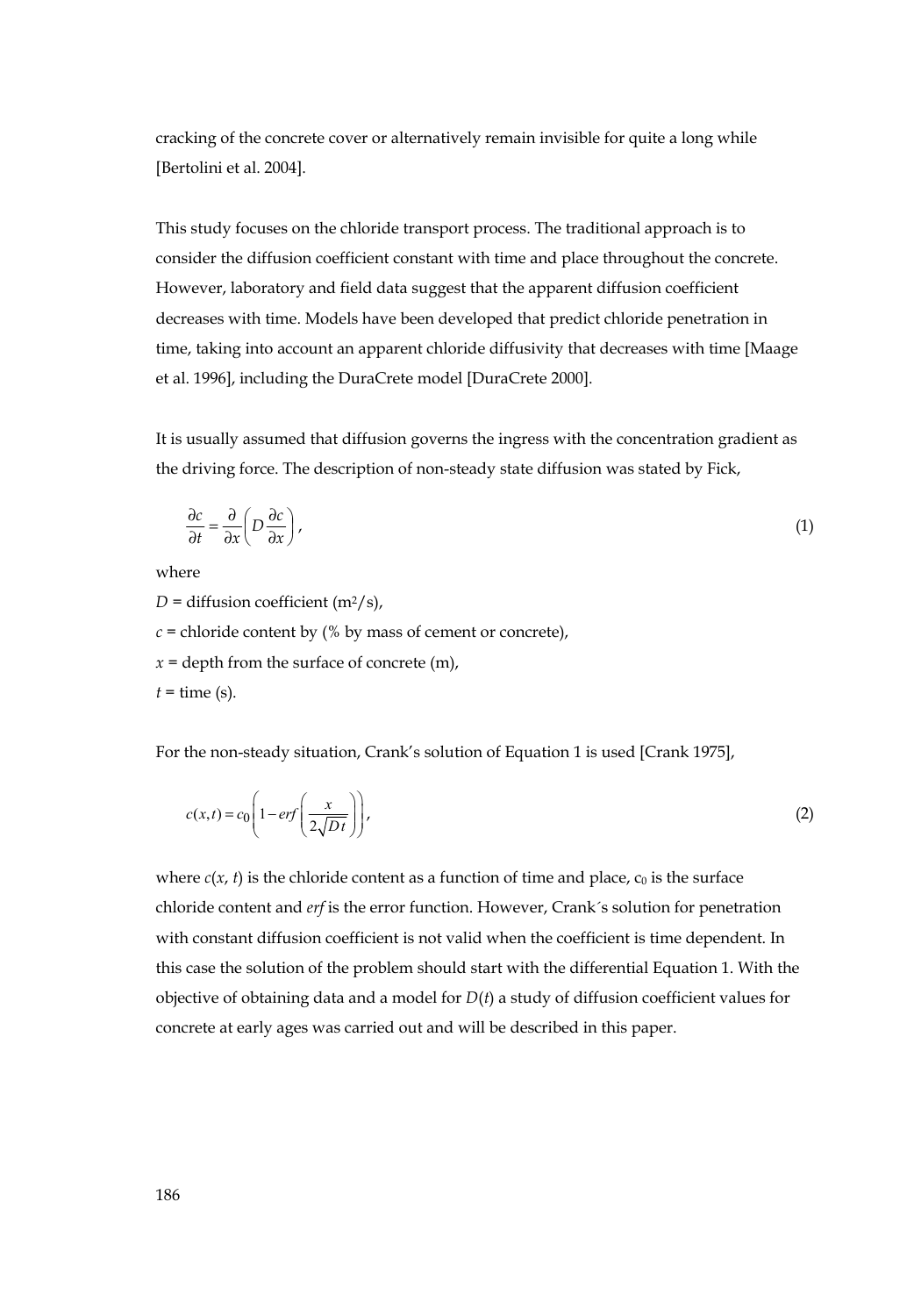## **2 Experimental**

The objective of the experiments was to obtain diffusion coefficient values for early ages. At this moment most values found in the literature are taken at ages of 28 days and longer. In this research, tests were performed on concrete mortars containing CEM I 32.5 R and CEM III/B 42.5 N, with a cement-sand ratio of 1 : 3 and a water-cement ratio of 0.5. Specimens were cast cylinders with a diameter of 100 mm and a height of 50 mm. Three tests were performed on these specimens: Rapid Chloride Migration (RCM), natural diffusion and electrical resistivity.

The RCM test was performed according to NT Build 492. This is an accelerated test that can be executed in a short period of time (hours to days), such that it may be thought to produce an instantaneous diffusion coefficient. The test procedure, however, had to be adapted for samples of this particular young age. Vacuum saturation, which is part of the standard procedure, can damage the young microstructure; keeping the specimens under water serves the same purpose: to prevent drying out. Thus, samples were submerged in a saturated Ca(OH)<sub>2</sub> solution immediately after casting until the RCM took place. The chosen ages for RCM testing were 1, 2, 3, 7, 14, 21 and 28 days. The testing frequency was higher in the first week as the diffusion coefficient was expected to change more strongly during this period. The weekly interval between 7 and 28 days was thought to produce enough data to analyse the trend at later ages. The value at 28 days is especially interesting because this provides a validation point to previous tests that are reported in literature. Three specimens were tested for each age and type of cement.

The second test method was the natural diffusion test, based on NT Build 443. Again, the test method was adapted slightly to accommodate the high permeability of the young samples. The main deviation from the standard procedure was the duration of the exposure. Specimens were not exposed for the standard duration of 35 days, as very deep penetration could be expected. Consequently, exposure durations were reduced to lengths that were expected to produce around 10 - 15 mm penetration. The program consisted of three tests for each mixture (single specimen), covering the first sixteen days of age, where the largest changes in properties occur (on the basis of RCM results). The tests were started at ages 1.5, 3 and 7 days with exposure times of 3, 5 and 9 days, respectively. These tests were not accelerated, therefore the period of testing was longer. After the exposure, six layers of two millimetres thickness were ground off the sample starting at the exposed face. A vacuum hose was used to collect the dust; after dissolution in nitric acid, chloride analysis was carried out using Volhard's titration.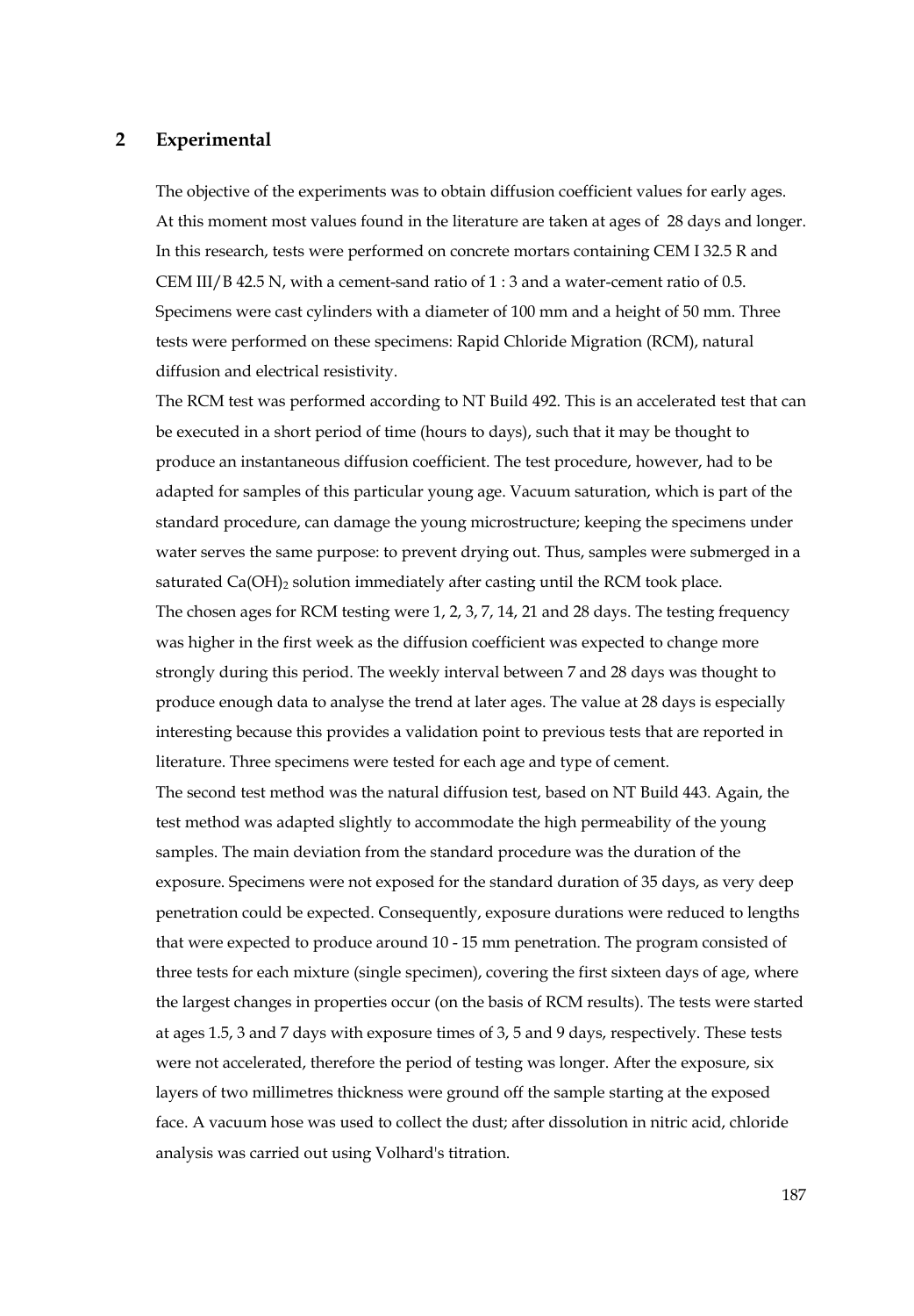Finally electrical resistivity measurements are performed using the two electrode method (TEM) [DuraCrete 2000]. In this test the AC resistance (120 Hz) between two flat electrodes on either side of cylindrical specimens is measured. The resistivity reveals how easy it is for charges to move through a porous material. Although this is not the same as chloride diffusivity, it does provide an indication of the mobility of chloride ions [Polder 2000]. Therefore measurement of the electrical resistivity is a simple way to characterize the microstructure development and therefore the development of its resistance against chloride penetration. Measurements were made for all specimens before and after the RCM tests. The electrical resistivity of the mortars was calculated by [Polder 2000]:

$$
\rho_{mortar} = R \frac{A}{L} \,, \tag{3}
$$

where ρ*mortar* is the electrical resistivity (in Ωm), R is the electrical resistance of the sample (in  $\Omega$ ), A the surface area (in m<sup>2</sup>) and L the length of the specimen (in m).

#### **3 Experimental results and discussion**

The RCM results are reported in Table 1. The evolution of the instantaneous diffusion coefficient with time can be observed in Figure 1. Values show a fast drop during the first days, with one day old samples having much higher values than more mature samples. The value for CEM I at day 1 is one order of magnitude larger compared to the value at 28 days age, and for CEM III/B this is even up to two orders of magnitude larger. CEM I samples appear to have a larger standard deviation than CEM III/B samples. This is

|           | CEM I |       | CEM III/B      |                |
|-----------|-------|-------|----------------|----------------|
| Age (day) | Mean  | Stdev | Mean           | Stdev          |
| 1         | 160   | 16    | 310            | $\overline{2}$ |
| 2         | 65    | 10    | 82             | 3              |
| 3         | 37    | 14    | 68             | 5              |
| 7         | 21    | 8     | 26             | 8              |
| 14        | 19    | 11    | $\overline{4}$ | $\overline{2}$ |
| 21        | 18    | 3     | 3              | 1              |
| 28        | 17    | 1     | 3              | 2              |

*Table 1: Mean and standard deviation for diffusion coefficient D<sub>RCM</sub> in 10<sup>-12</sup> m<sup>2</sup>/s as a function of age at testing*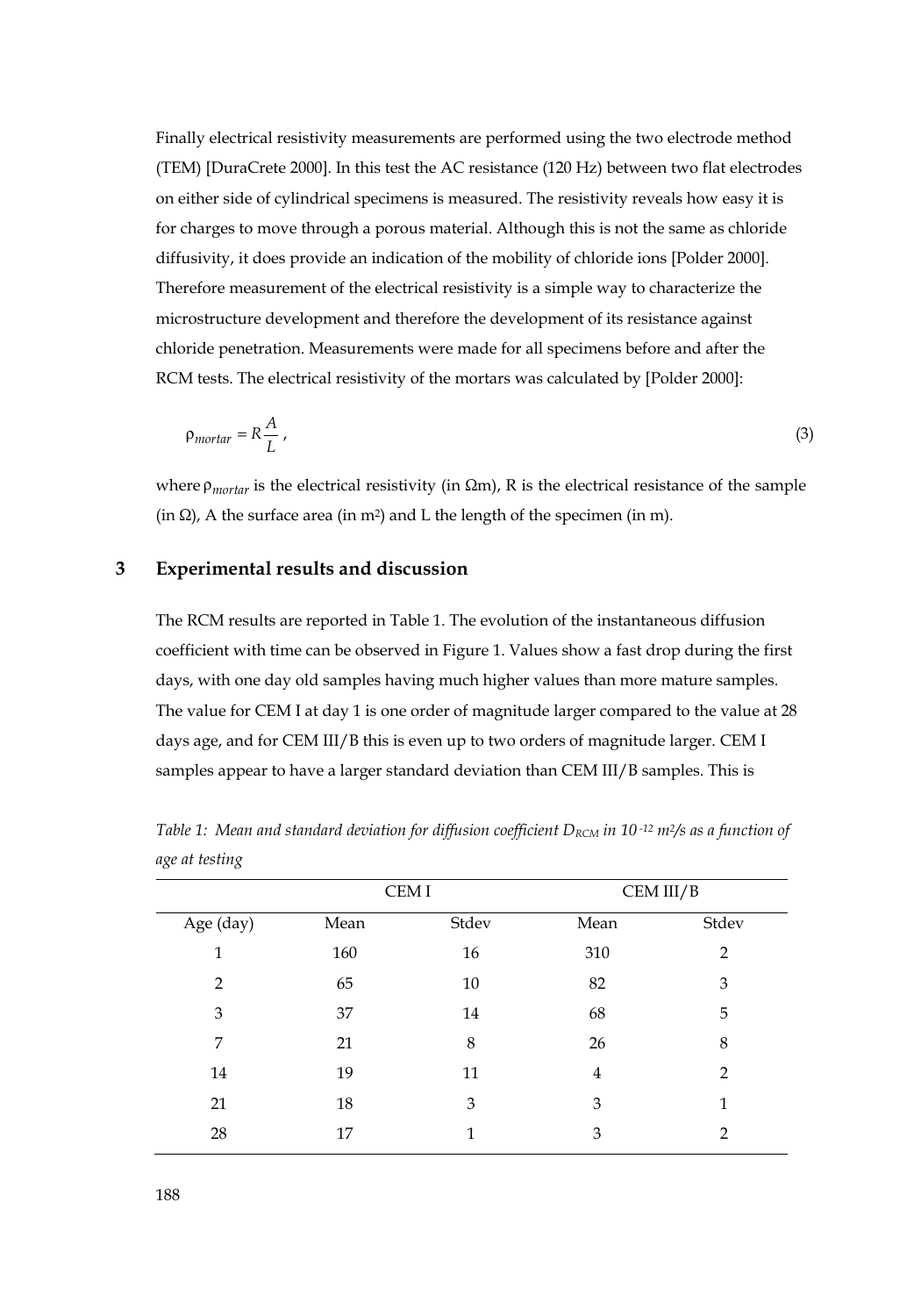probably not a real effect, but rather due to execution issues. In Figure 1 it can be seen that the *D<sub>RCM</sub>* value for CEM I starts lower and drops quicker to even lower values in the first week compared to CEM III/B; however in in the next week, the *D<sub>RCM</sub>* value for CEM III/B declines at a faster rate. In the logarithmic plot in Figure 2 the trend for both mixtures during the first week appears to be the same, represented by more or less parallel lines. This suggests similar processes, probably hydration of Portland clinker. From about one week age, the development of CEM I is slow, but for CEM III/B a new process appears to happen. The variation of the diffusion coefficient is steeper, which is probably due to the refinement of the pore structure caused by hydration of blast furnace slag. Blast furnace slag cement is known for having a high resistance against chloride penetration [Bertolini et al. 2004, Polder 1996]. This is attributed to the dense



*Figure 1: Evolution of instantaneous diffusion coefficient (RCM) with time* 



*Figure 2: Logarithmic evolution of instantaneous diffusion coefficient (RCM) with logarithm of time*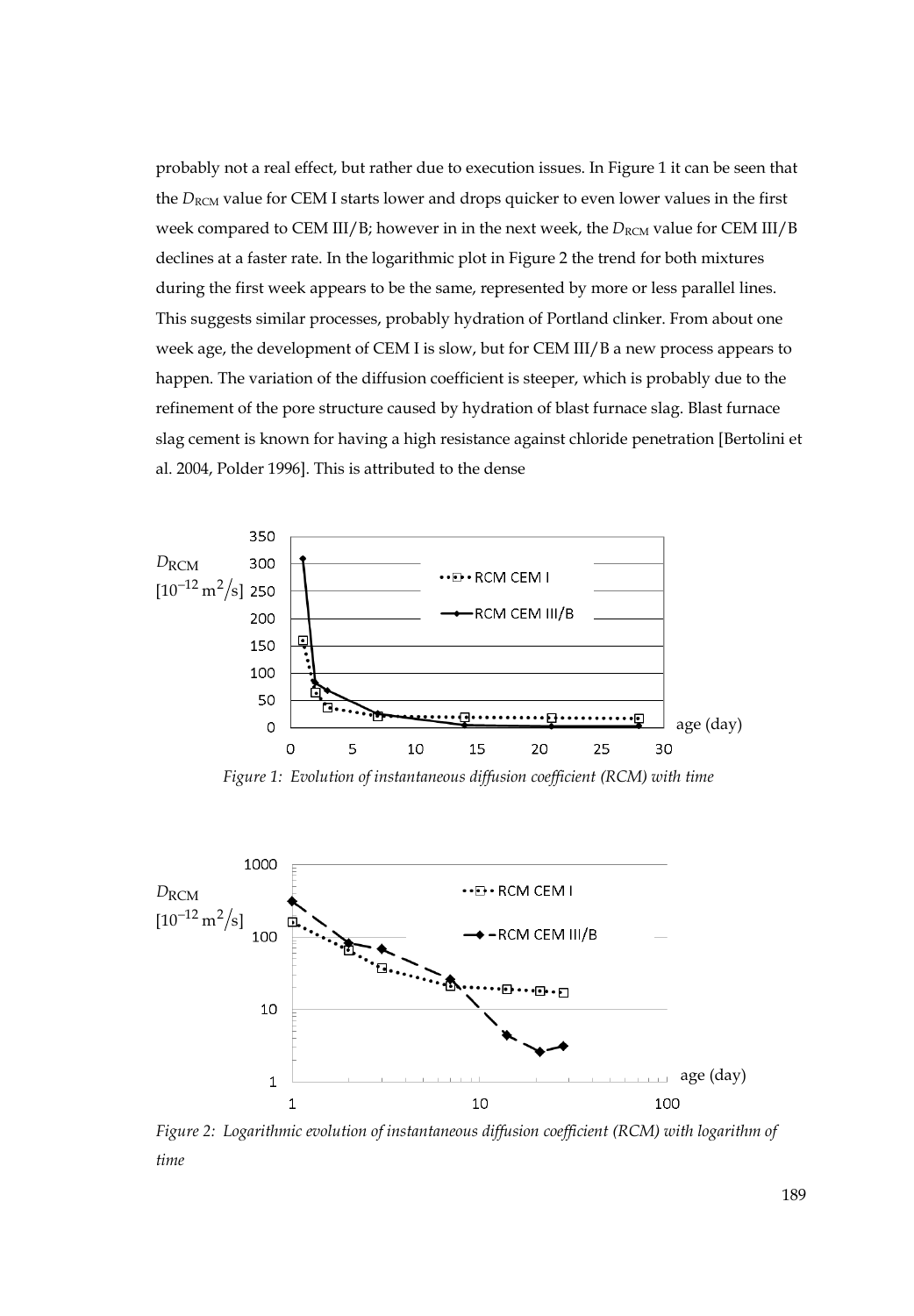microstructure which this cement produces, through which chlorides cannot easily pass. The test results show that, in a general sense, for CEM III/B it takes around 14 days to reach a resistance against chloride penetration that approaches the 28 days value, whereas for CEM I this level is reached in seven days. If both mixtures are compared, the microstructure in early CEM III/B develops more slowly and therefore the values of the diffusion coefficient decrease more slowly. Diffusivity at early age is higher (compared to the mature state) and remains high for a longer time. A stronger influence is consequently expected of early exposure for CEM III/B.

Chloride concentration profiles were obtained after the natural exposure to chlorides. A mathematical fit to Crank's solution given in Equation 2 was made to obtain apparent diffusion coefficients and surface chloride concentrations. Results are reported in Table 2. If compared to the  $D_{\text{RCM}}$  values it can be seen that the measured  $D_{\text{app}}$  at 1.5 to 4 days is around the measured values of day 3 for both cement types and the measured values drop significantly over the first two weeks. This affirms the results of the accelerated RCM tests.

| Table 2: Results of natural diffusion tests; apparent diffusion coefficients $D_{app}$ are expressed in 10-12 |  |  |  |  |
|---------------------------------------------------------------------------------------------------------------|--|--|--|--|
| $m^2$ /s and chloride surface concentrations $C_s$ in % by mass of cement.                                    |  |  |  |  |

| Exposure interval (day) |               | 1.5-4 | $3-8$ | $7-16$ |
|-------------------------|---------------|-------|-------|--------|
| CEM I                   | ىر            | 9.4   | 9.6   | 6.7    |
|                         | $D_{\rm app}$ | 38    | 22    | 18     |
| CEM III/B               | ىر            | 10    | 11.7  | 9.6    |
|                         | $D_{\rm app}$ | 63    | 29    | 5      |

| Age (day)      | CEM I | CEM III/B |
|----------------|-------|-----------|
| 1              | 8     | 7         |
| $\overline{2}$ | 14    | 14        |
| 3              | 17    | 22        |
| 7              | 28    | 136       |
| 14             | 30    | 150       |
| 21             | 29    | 180       |
| 28             | 30    | 254       |

*Table 3: Resistivity values in Ωm*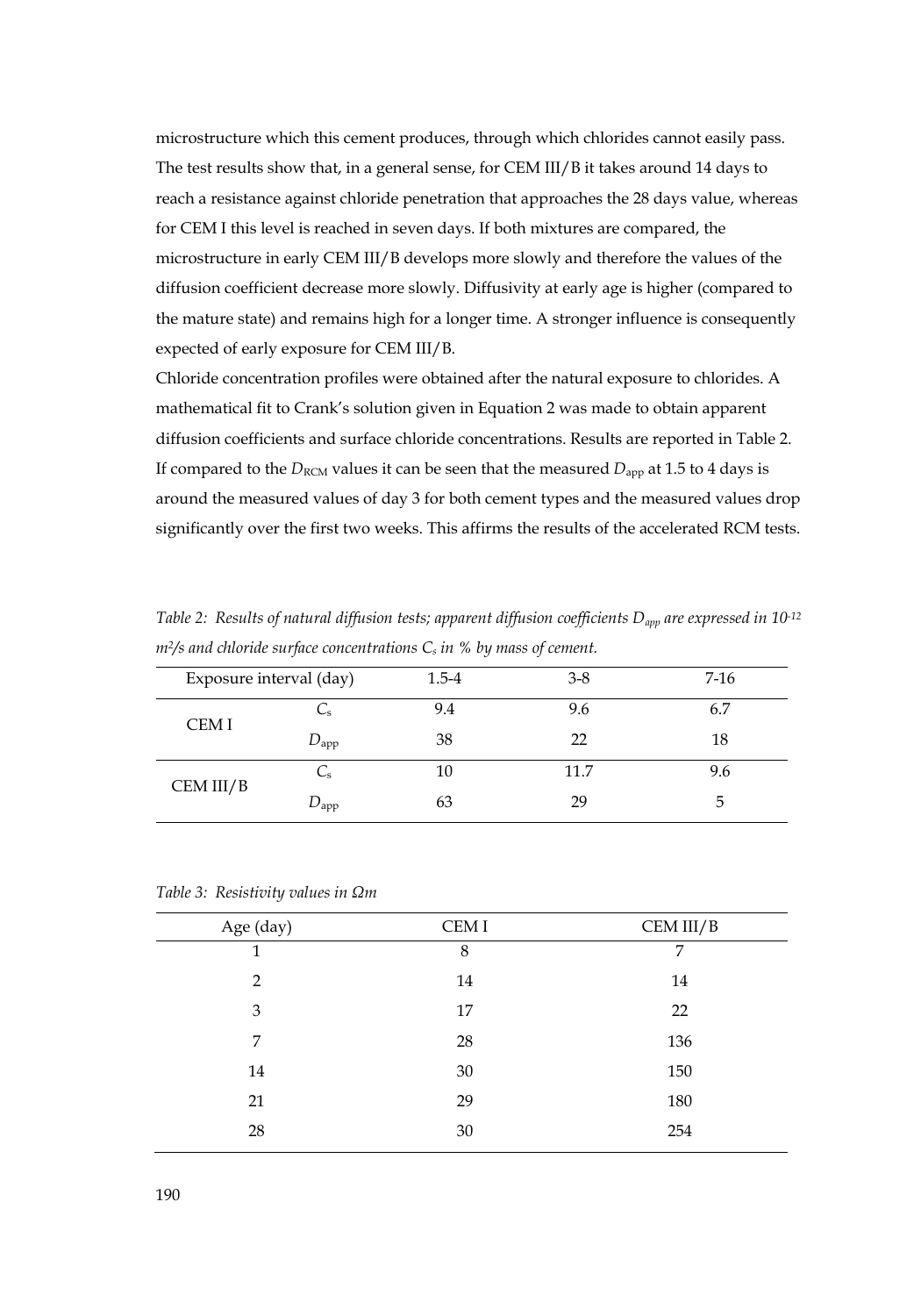TEM Resistivity results are shown in Table 3. These measurements were taken before the RCM tests and therefore the values are not affected by the presence of chlorides. These results express the further development of the microstructure for CEM III/B when compared to CEM I.

# **4 Modelling**

The tests provided data about the development of the properties needed to solve a chloride ingress problem. Thus, a model was created that describes the apparent diffusion coefficient during the complete life of the material, from early age on, which then was used to solve the differential equation that describes the penetration of chloride (Equation 1). The model uses the presented RCM results for young ages and RCM values found in literature for older ages. The model therefore consists of two parts, one coinciding with the short term ingress, the other with the long term ingress. For the part that models early age, a mathematical fit was made to the RCM data with a mathematical equation as presented in Equation 4. The reason to choose this type of equation is that the behaviour is essentially the same (exponential) as in e.g. [Maage et al. 1996, DuraCrete 2000], but some coefficients (a, b, d) are added to get a closer approximation of the data. This proposed model can be used for both cement types. It should be noted that the parameters are a result of a mathematical data fit and do not have a physical meaning.

$$
D(t) = \frac{a}{(t+b)^c} + d \tag{4}
$$

Here, *t* represents the age of the samples expressed in days. The output is the apparent diffusion coefficient in  $m^2/s$ . The range of application of these formulas is strictly the interval between 1 and 28 days. In order to complete the model, the behaviour for ages older than 28 days must also be captured in an equation. This part of the model follows DuraCrete [see also Wegen, et al. this issue], in which the time dependent apparent diffusion coefficient has the expression as given in Equation 5.

$$
D(t) = D_0 \left(\frac{t_{ref}}{t}\right)^n,\tag{5}
$$

Here,  $t_{\text{ref}}$  is a reference age,  $D_0$  is the RCM diffusion coefficient at that age and n describes the evolution with time, being a characteristic of material and environment [DuraCrete 2000, Wegen et al. this issue]. Most of the information found for D(t) is for apparent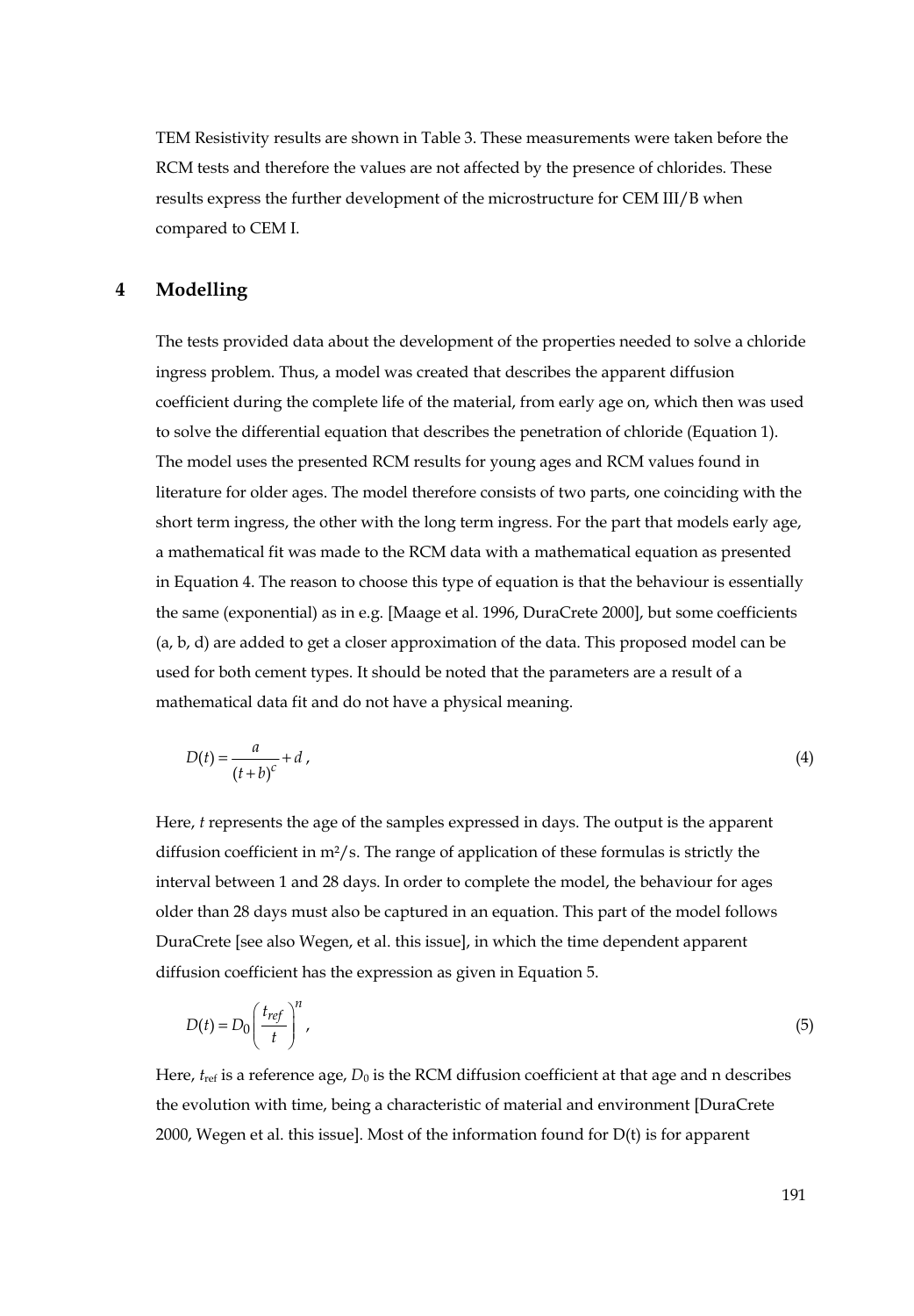diffusion coefficients, which have been derived from fitted profiles. One of the findings from previous work is that the value for n is higher for CEM III/B than for CEM I concrete [DuraCrete 2000, Wegen et al. this issue, Polder 1996]. For the present modelling, RCM values for mature mixtures with similar compositions are needed. These values were obtained from [Visser & Polder 2006] in which water saturated samples up to 3 years of age were tested with RCM and n was fitted with Equation 5. It was assumed that concrete and mortar have the same diffusion coefficient. This is not completely correct (see [Bouwmeester-Van den Bos et al. 2010]), but differences are relatively small and can be neglected for the present purpose. To create continuity in the model it was decided to maintain the parameter n calculated from [Visser & Polder 2006], which is a characteristic of the material and describes the evolution of the diffusion coefficient with time.  $D_0$  was chosen to be the 28 day value of  $D_{\text{RCM}}$ . The accuracy in this second part of the model is not the main concern, since the aim is not obtaining exact profiles but to study the influence of early exposure.

The values for the model parameters that are needed for both the short and long term parts of the model are presented in Table 4. In the future it would be worthwhile to look for one mathematical model that can represent the whole timeframe.

|           | Age < 28 days                                  | Age $\geq$ 28 days |
|-----------|------------------------------------------------|--------------------|
| CEM I     | $\left(\frac{181}{(t+0.3)^{1.62}}\right) + 16$ | $(28)^{0.3}$       |
| CEM III/B | $\left(\frac{330}{(t+0.5)^{1.5}}\right) - 1.1$ | $(28)^{0.4}$       |

*Table 4: Model for apparent chloride diffusion coefficient D(t) in 10 -12 m2/s* 

A Matlab program was developed to solve the differential equation 1. The criteria to evaluate differences in "service life" were the following: It was assumed that a value of 0.5% chloride content by mass of cement would cause corrosion initiation of reinforcement, which was regarded to represent the end of service life. The difference in time between early (e.g. one day) and mature exposure (e.g. 28 day) to reach 0.5% at 50 mm depth is considered. A chloride concentration of 3% in the surface of the sample was used, typical for marine splash zone exposure XS3 [Wegen et al. this issue, Polder & Rooij, 2005]. One way to analyse the effect of early exposure is to compare concentration profiles after a certain length of exposure that has started at different ages. In the studied case of CEM III/B there is a difference of 1.4 mm in depth where the threshold of 0.5% is reached after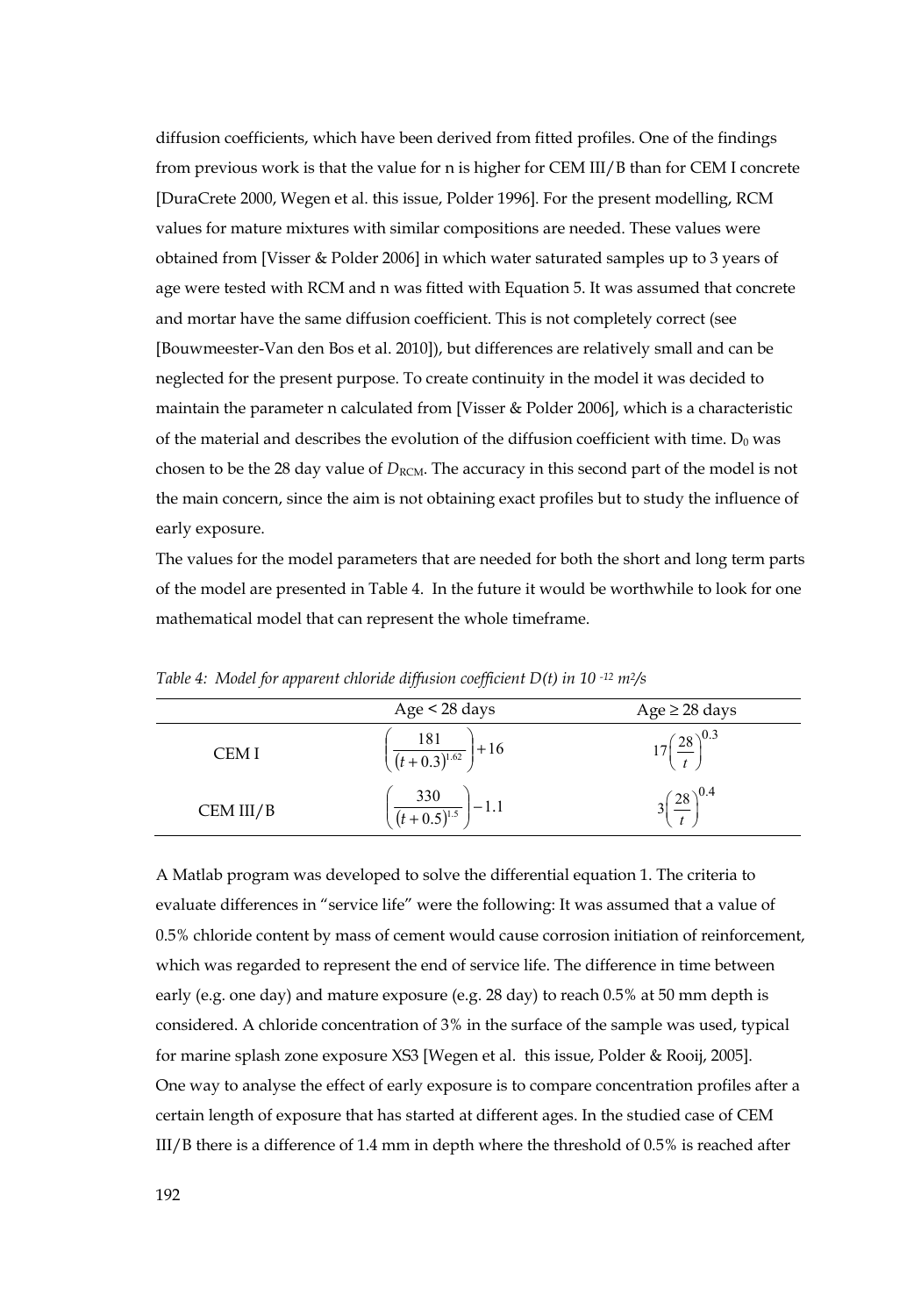fifty years. So in a structure exposed at one day to chloride, the critical chloride content has travelled 1.4 mm further, compared to a structure that is loaded with chloride at 28 days. This is shown in Figure 3.



*Figure 3: Differences around 50 mm of early and mature exposure after 50 years* 

In order to obtain differences in service life (time to corrosion initiation) the differences in chloride concentration have to be turned into differences in time. This was done by letting the "mature exposure" profile evolve for an additional period until the chloride threshold was reached at the same depth as for "early exposure" (48.5 mm).

In the case studied here, and based on the results after fifty years, the "28 days" profile would need an additional 4.25 years to reach the threshold at 48.5 mm. This means that if the reinforcement were at 48.5 mm, the corrosion would start more than four years later if early exposure was avoided (that is, exposure would start at 28 days instead of at 1 day age).

As the RCM results show a steep decrease of the diffusion coefficient during the first week, it was thought interesting to see how postponing the first contact with chlorides, from one day to 15 days, affects the service life. Again CEM III/B will be used for this case. If a cover depth of 50 mm is considered, the exposure times at which 0.5% chloride is reached for the different starting times can be calculated. By comparing the times, the effect of a delay of the first exposure can be studied. The results are shown in Table 5. It appears that some effect can be obtained by avoiding chloride exposure in the very first days. The most significant saving occurs if the first contact is delayed from the first day to the second day: one day delay of exposure at early age results in nearly two years more service life. It should be noted that the specimens studied here were kept moist. Consequently, the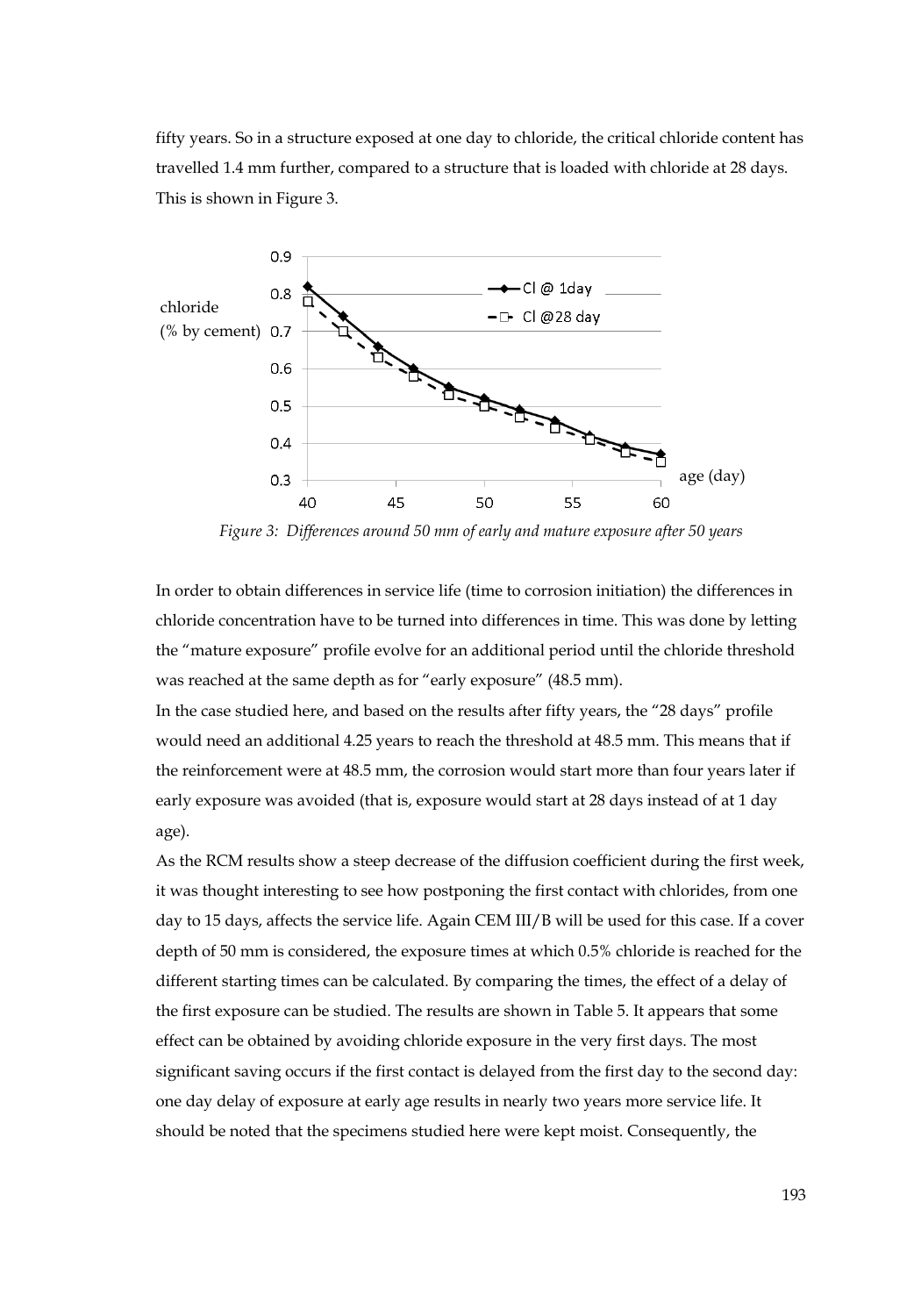results and interpretations apply only if the concrete is well cured until contact with chloride. Various studies show that curing is important to obtain a good resistance against chloride transport but also against carbonation and freeze/thaw attack, in particular for blast furnace slag cement concrete [Bouwmeester-Van den Bos et al. 2010, Copuroglu et al. 2004].

| Start of exposure at age<br>$\rm (day)$ | Years to reach 0.5%<br>at 50 mm depth | Difference with start of<br>exposure at one day age<br>(years) |
|-----------------------------------------|---------------------------------------|----------------------------------------------------------------|
|                                         | 53                                    | U                                                              |
|                                         | 55                                    | 1.8                                                            |
| 4                                       | 56                                    | 3.2                                                            |
| 8                                       | 57                                    | 4.2                                                            |
| 15                                      | 58                                    | 5                                                              |
|                                         |                                       |                                                                |

*Table 5: Effect on the service life of delaying the first exposure to chloride* 

### **5 Conclusions**

Some conclusions can be drawn on the basis of the test results and the modelling. Diffusions tests performed on young mortar made with two cement types show very high chloride diffusion coefficients.

The effect of cement type is significant and mortar made with CEM III/B presents higher values of diffusion coefficient at early ages than mortar made with CEM I. At seven days, the diffusivity for both mixtures is similar. For ages above seven days CEM III/B has lower diffusion coefficients. The diffusion coefficient evolution with time for both mixtures shows that the effect of early exposure to chlorides is more significant for CEM III/B.

In order to study the effect of the high early diffusion coefficient a model was developed that was used to simulate chloride ingress through time with and without early exposure to chlorides.

Calculations for some practical cases with typical parameters show that the effect of early exposure to chlorides can be of importance if the structure is exposed to chlorides at the age of one day, as opposed to start of exposure at 28 days (which is usually assumed). In that case, the time to corrosion initiation for CEM III/B is around 4 years or 10% shorter.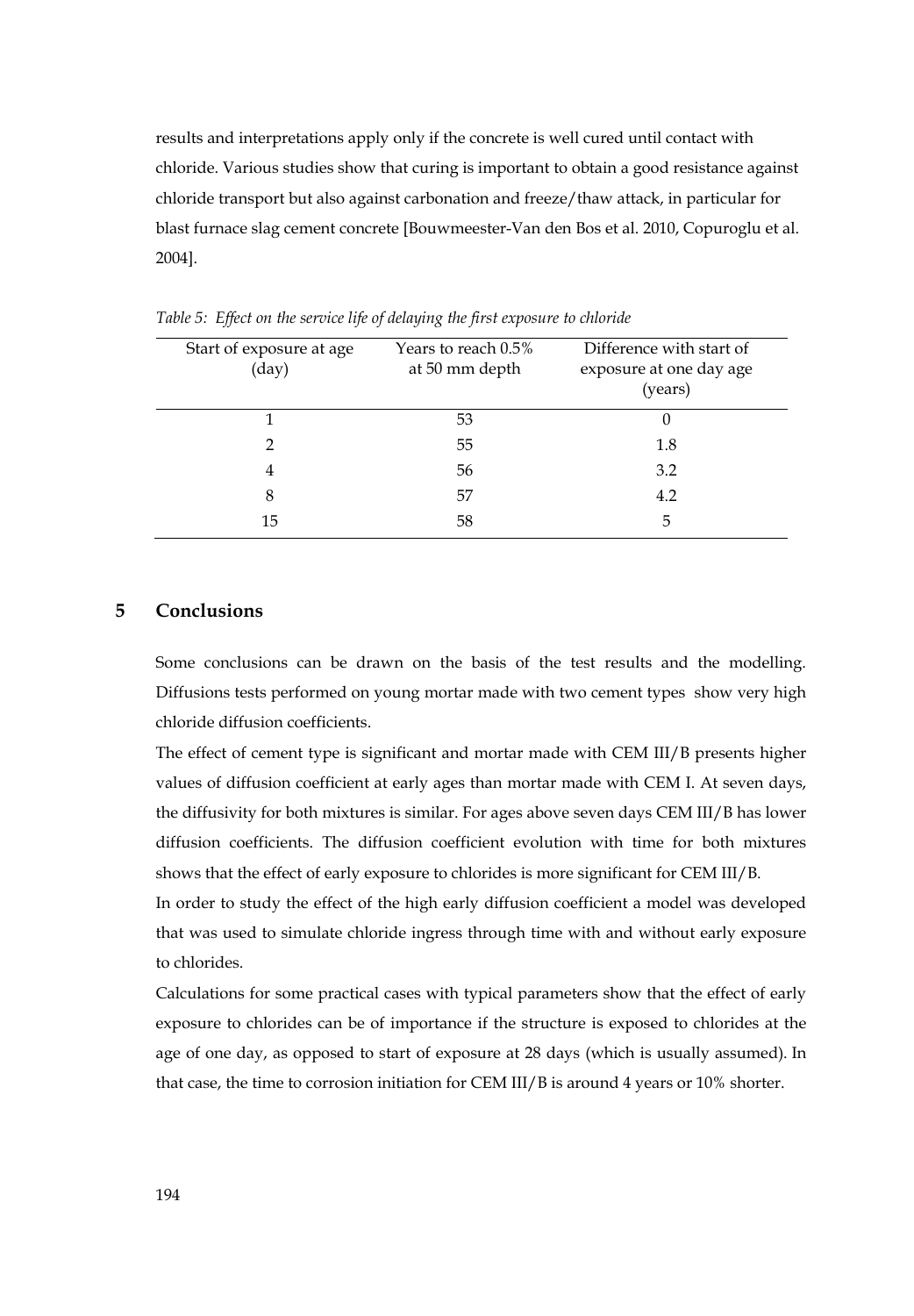Further calculations show that avoiding contact with chloride during the first days improves the time to corrosion initiation significantly. In the case studied, postponing the start of exposure from day 1 to day 2 increases the time to initiation by about 2 years or 5%. These predictions should be rather seen as relative than absolute in view of the inaccuracies of the model used and uncertainties in life predictions in general.

# **References**

- Bertolini, L., Elsener, B., Pedeferri, P. and Polder, R.B., '*Corrosion of Steel in Concrete: Prevention, Diagnosis, Repair'*, Wiley-VCH, Weinheim, (2004) ISBN 3-527-30800-8
- Bouwmeester van de Bos, J., Polder, R.B., Lollini, F., 2010, 'The effect of curing on the microstructure and chloride penetration resistance of concrete', Proc. 2nd International Conference on Service Life Design, Delft, Eds. K. van Breugel, Guang Ye, Yong Yuan, 919-928 (2010)
- Copuroglu, O., Fraaij, A.L.A., Bijen, J.M.J.M., 'Effect of curing conditions on freeze-thaw de-icing salt resistance of blast furnace slag cement mortars', High Performance *Structures and Materials*, Vol. 7 (2004) 233-241
- Crank, J., *'The mathematics of diffusion'*, 2nd edition, Oxford University Press, Oxford, (1975) ISBN 01988534226
- DuraCrete, 'DuraCrete Final Technical Report R17', Document BE95-1347/R17, The European Union – Brite EuRam III, DuraCrete – Probabilistic Performance based Durability Design of Concrete Structures, CUR, Gouda (2000)
- Maage, M., Helland, S., Poulsen, E., Vennesland, O., Carlsen, J.E., 'Service life prediction of existing concrete structures exposed to marine environment, *ACI Materials Journal*, Vol. 93 (6) (1996) 602-608
- Polder, R.B., The Influence of Blast Furnace Slag, Fly Ash and Silica Fume on Corrosion of Reinforced Concrete in Marine Environment, *HERON*, Vol. 41 (1996) No. 4 pp. 287-300
- Polder R.B., 'Test method for on site measurements of resistivity of concrete', *Materials and Structures*, **33** (2000) 603-611.
- Polder, R.B., Rooij, M.R. de, 'Durability of marine concrete structures field investigations and modelling', *HERON*, Vol. 50 (2005) No. 3, pp. 133-143
- Visser, J., Polder, R.B., 'Concrete binder performance evaluation in service life design', International RILEM -JCI Seminar on Concrete Durability and service life planning. ConcreteLife´06, Ein-Bokek, Israel (2006)